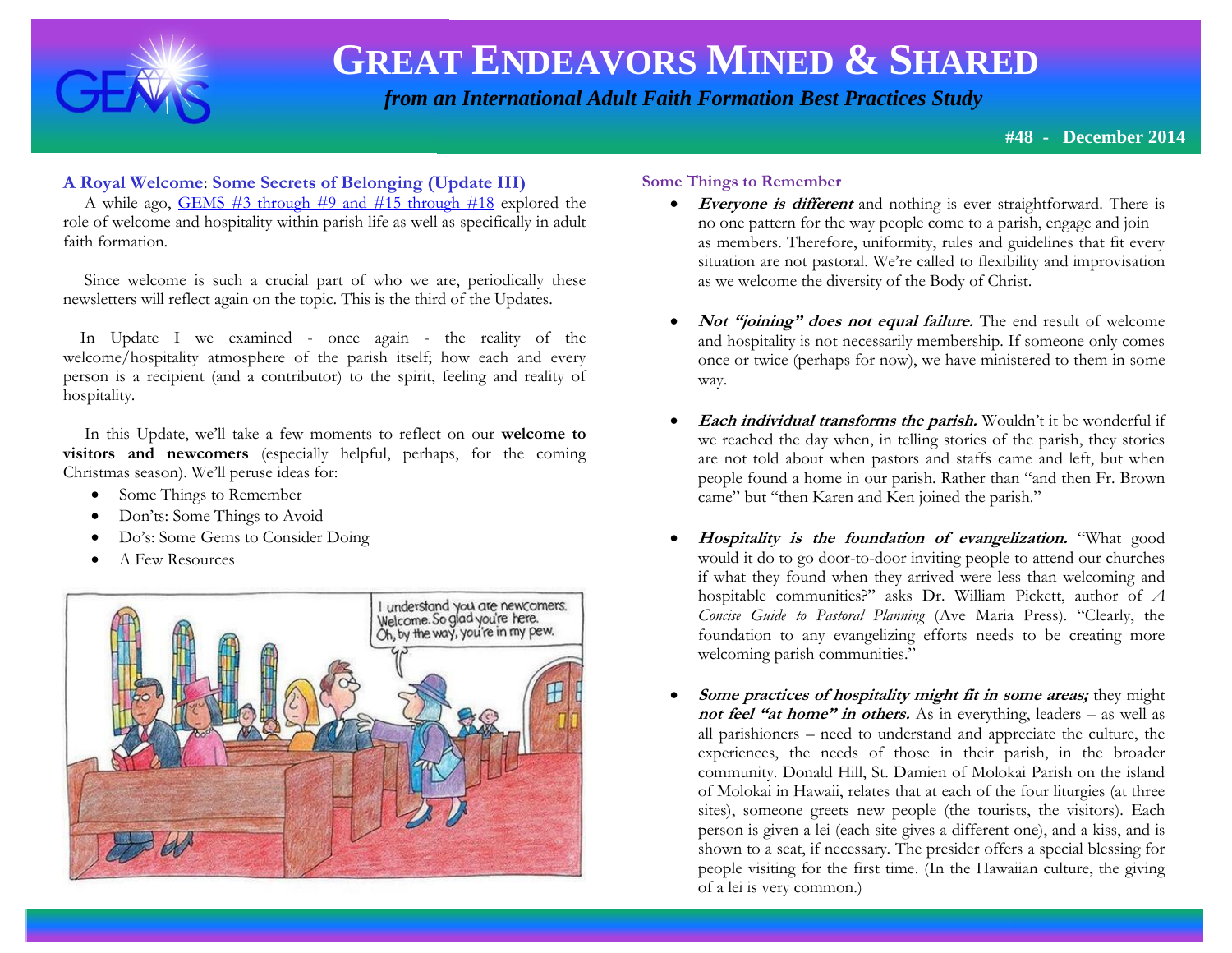**See things from the point of view of a person coming to your**  parish for the very first time. [This video](https://www.youtube.com/watch?v=D7_dZTrjw9I) was made for church leaders to consider how they might come across to visitors in order that they might be more sensitive and more effective.



#### **Don'ts: Some Things to Avoid**

 **Avoid thinking of visitors; think of guests.** In our homes, we often think of visitors as people who drop by without an invitation. They show up; we're not prepared for them.

 In contrast, how do we prepare for guests? Are there some differences in our responses to guests (as compared to visitors)?

- o Guests have been invited.
- o We're expecting their arrival.
- o We look forward to their time with us.
- o We make arrangements and preparations for them.
- o Sometimes we do some extra cleaning.
- o We might have prepared their favorite meal or dessert.
- o If they are spending the night, we've made the beds and put out our best towels.
- o Their time with us is often longer in duration than that of a visitor.

 How does this translate to parish life? Do we have visitors drop by for liturgy and various gatherings? Does this take us by surprise, making us wish we had been more ready? Do we prepare for guests each Sunday (and in everything we do), trying to make them feel welcome and comfortable?

- **Be sensitive to people's feelings.** This practice has pros and cons: sometimes parishes have guests/visitors stand to be welcomed. Many people are uncomfortable with being made to stand out. Be sure you know how this will work/not work for people who might be with you for the first time.
- **Name Tags.** Another practice which makes people feel like they are different than the others is to invite first-timers and visitors to fill out and wear a name tag – when no one else is wearing a name tag. Name

tags are crucial. Invite everyone to wear them on a given Sunday once a month – or all the time.

Some thoughts and practices regarding the use of name tags:

- o [To \(Name\) Tag or Not to Tag?](http://www.ecfvp.org/posts/to-name-tag-or-not-to-tag-2/)
- o [Nametags: Opposites Attract](http://www.ecfvp.org/posts/nametags-opposites-attract/)

#### **Some things not to say to people:**

- o "You must be new here."
- o "How long have you been coming here? I've never seen you before."

For things to say, see the Do's (listed below).

 Let all guests who arrive be received like Christ, for he is going to say: I was a stranger and you welcomed me.

 *Rule of St. Benedict 53: 1-2*

 **Avoid church lingo.** Be careful not to use churchy words, confusing names, and acronyms which tell a new person absolutely nothing.

 Word choices that sound inclusive rather than exclusive help prevent an "us and them" mentality that might make visitors feel out of touch. (We'll explore this further in another update.)

Avoid giving the wrong message. Brendon Hunter in What ARE [you saying?](http://www.ecfvp.org/posts/what-are-you-saying/) recounts a statement he came across in a church bulletin:

"'[Name of church] is an Accessible Church. For assistance, please ring the doorbell or ask for John."'

 Hunter continues: "Here's a prime example of good intentions gone awry. I was sitting in a pew when I read this. Aside from the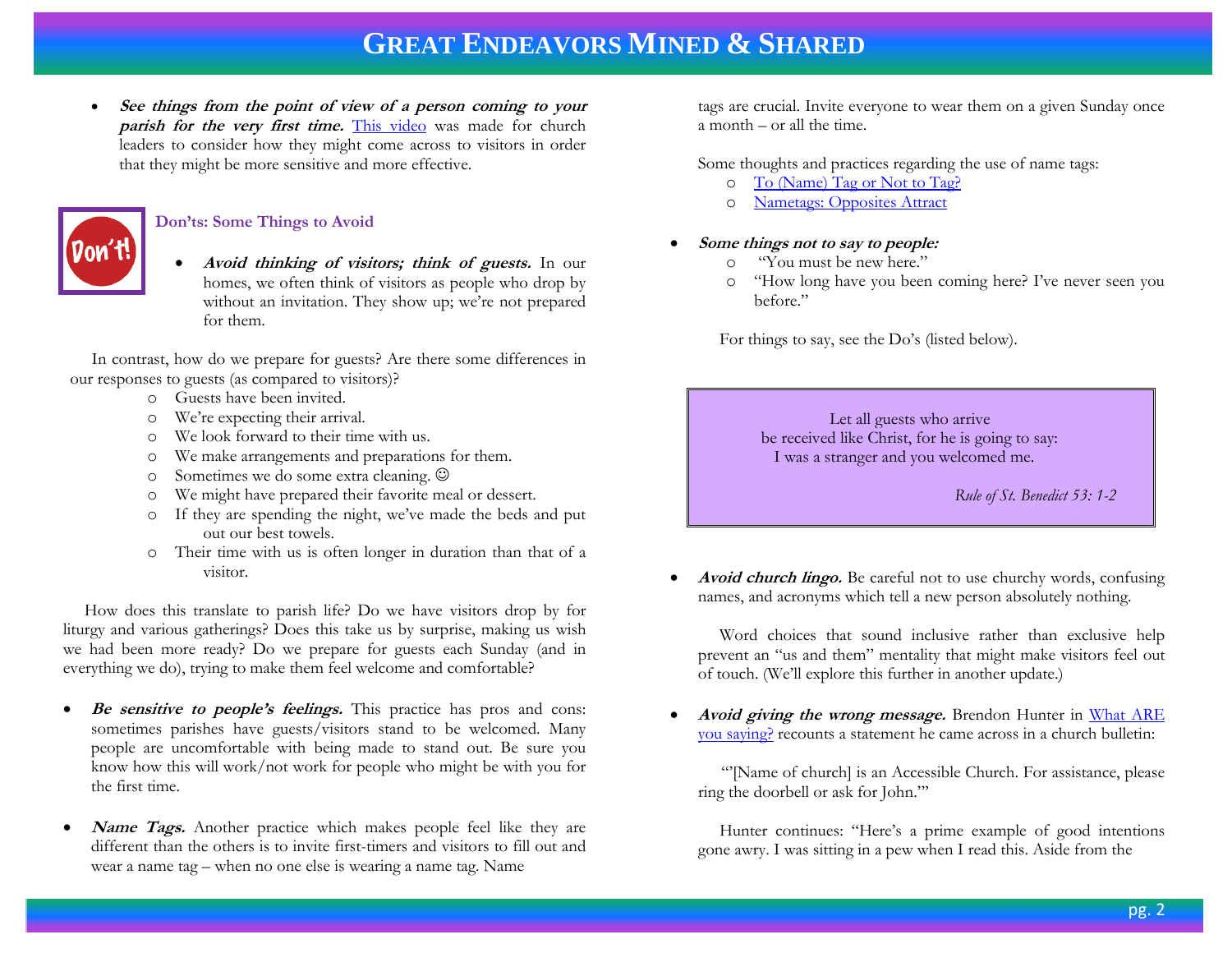obvious fact that I'm already inside, the directions for how to get inside assume two things:

- o that I know where the doorbell is (I don't remember seeing any signs on my way in) and
- o that there is a way for me to contact John from outside.

What I believe the congregation intended was to be welcoming to persons with all types of abilities and to let us know how you can enter the church without having to climb stairs. The crux of the matter is that we can forget what it is like to be new to a church and even more so to our very own church. Words that we use, however well intended they are, can come off as meaningless or confusing or offensive. Other times it's the words we forget to use.

 Since moving to New York, I've been visiting a different church every Sunday. And, while I've experienced amazing liturgies, met fabulous people, and learned of fantastic ministries, these visits have also reminded me of the value of paying close attention to the experience of being a visitor to our churches."

- *Don't limit the ways* that a visitor (as well as long-time parishioners) can obtain information. Are you utilizing:
	- o your website, Facebook, Twitter, etc.
	- printed materials provided by the greeters
	- o the weekend bulletin
	- o bulletin boards and an information kiosk
- **Avoid having the same people do everything.** As newcomers/visitors look around, do they see the same people filling the roles of lectors, Eucharistic Ministers, greeters, etc.? Newcomers need to see "people like them" in all the ministerial roles: young and old, various cultures, etc.

 In addition, having the same people do everything sends a message to many in the parish that their gifts are not wanted. When people are invited to participate in any way, they feel needed and welcomed.

To sum up many of our don'ts, you might want to read and discuss Church Tips – [Five Ways to Scare Away Visitors](http://www.buildfaith.org/2014/08/22/church-tips-five-ways-to-scare-away-visitors/) with your leadership groups.





### **Do's: Some Gems to Consider Doing**

 **Maintain an expansive idea of community**. People are part of our community without being members of this parish. We are one. If people are searching, they belong. If people are active Catholics, they belong. If

people have been away, they belong. God has called everyone to the family of God.

- **Make a good first impression.** [Making a Good First Impression](http://www.buildfaith.org/2011/04/11/making-a-good-first-impression/) will provide some practical ideas and questions to explore.
- **Take time periodically to explore, as a Parish Pastoral Council, reasons why people give for not coming or not returning to church.**
	- o In the April 30, 2012 issue of *America,* William J. Byron, SJ and Charles Zech wrote an insightful article, ["Why They](http://americamagazine.org/issue/5138/article/why-they-left)  [Left,"](http://americamagazine.org/issue/5138/article/why-they-left) which is a summary of a survey requested by Bishop David M. O'Connell, CM of Trenton, NJ of non-churchgoing Catholics in his diocese.
	- o [Ten Reasons Why Guests Don't Return](http://networkedblogs.com/KTmMb)
	- o [6 Reasons People Don't Visit Your Church](http://www.churchleaders.com/outreach-missions/outreach-missions-how-tos/148436-6-reasons-why-people-don-t-visit-your-church.html)
	- o [Why People Don't Attend Church](http://4given2serve.wordpress.com/2011/03/13/why-people-dont-attend-church/)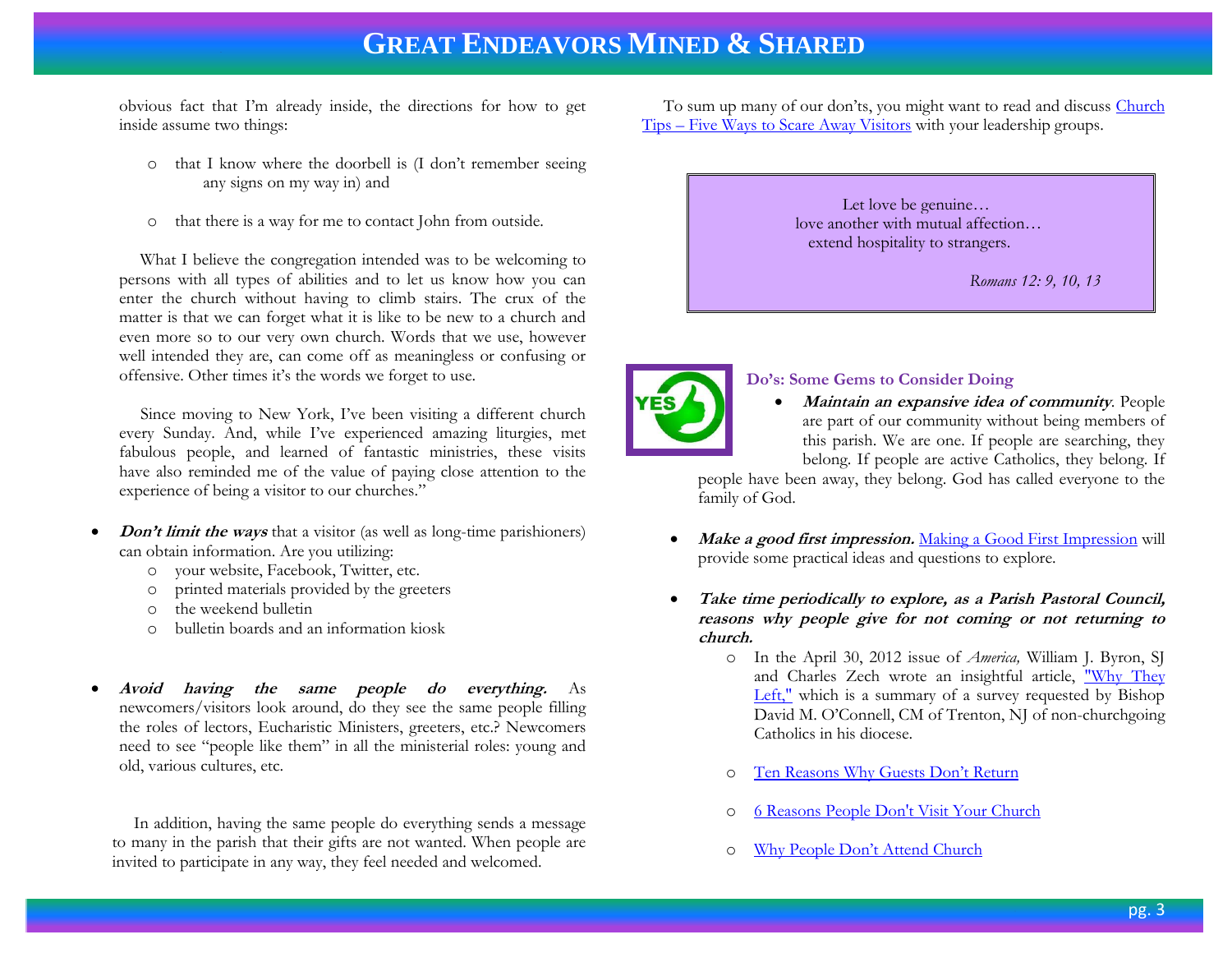#### o [Why Nobody Wants To Go To Church Anymore](http://www.group.com/why-nobody-wants-to-go-to-church-anymore)

 (Although these last four are from Protestant denominations, do they present some realities which also might exist within the Catholic community?)

 As your parish leadership explores these various reasons – as well as the reasons they hear from their relatives, friends and co-workers – might they provide an evaluation method – and a future planning tool – for your parish?

- **Take the McDonald's or Wal-Mart challenge.** Have each leadership person (Parish Pastoral Council, commissions members, etc.) casually ask one person at a local fast food place, gas station, or Wal-Mart a couple of questions:
	- o "Do you know where \_\_\_\_ church is?" and
	- o "So, do you happen to know anything about that church?" The answers you receive will give you a quick, insightful portrait of

who in the community knows where you are located and what/how they know about you.

- **Especially at meetings of parish leadership, various parish ministry groups, pray** [A Prayer for Hospitality.](http://www.usccbpublishing.org/productdetails.cfm?sku=5-460) Distribute the prayer cards to each parishioner.
- Have some designated parking spaces (near the door) for guests and newcomers.
- *Everyone is a greeter.* Some parishes no longer have official greeters: those people near the front door to welcome people. Sometimes, in people's minds today, in designating certain people for a role, it tells everyone else they're off the hook. Encourage everyone to find one way to be a greeter each week.

Some things to say:

o "Hi, I'm (name)." If the guests respond with their names, either write them down or have the guests write them down on your bulletin. Turn in the names. Follow up with them personally.

- o "Good to see you."
- o "I don't believe I have had the pleasure of meeting you. I'm (name)."
- **Ministers of Hospitality.** While everyone in the parish has a responsibility to guests, a greeting team can be on the front lines, especially for visitors.
	- o Are greeters strategically placed through the building, not just at the front doors?
	- o Are they recognizable and approachable?
	- o Are they knowledgeable about all the ministry areas of the parish?
	- o Do they represent the demographics of the parish?
- **Super Greeters.** Even though everyone IS a greeter, some parishes have Super Greeters as well as greeters. Some characteristics and responsibilities of Super Greeters include:
	- o Super friendly
	- o Super nice
	- o Super knowledgeable
	- o Well-versed on security procedures in the building for children's sessions
	- o Know the difference between nursery and preschool
	- o Can answer questions about the various faith formation opportunities
	- o Are equipped with church maps for the new visitors they encounter

 Hospitality is not a function of being friendly to friends but of learning how to be good hosts and hostesses to the strangers and seekers who come to church in search of something they do not have.

Bishop Claude Payne in *Reclaiming the Great Commission*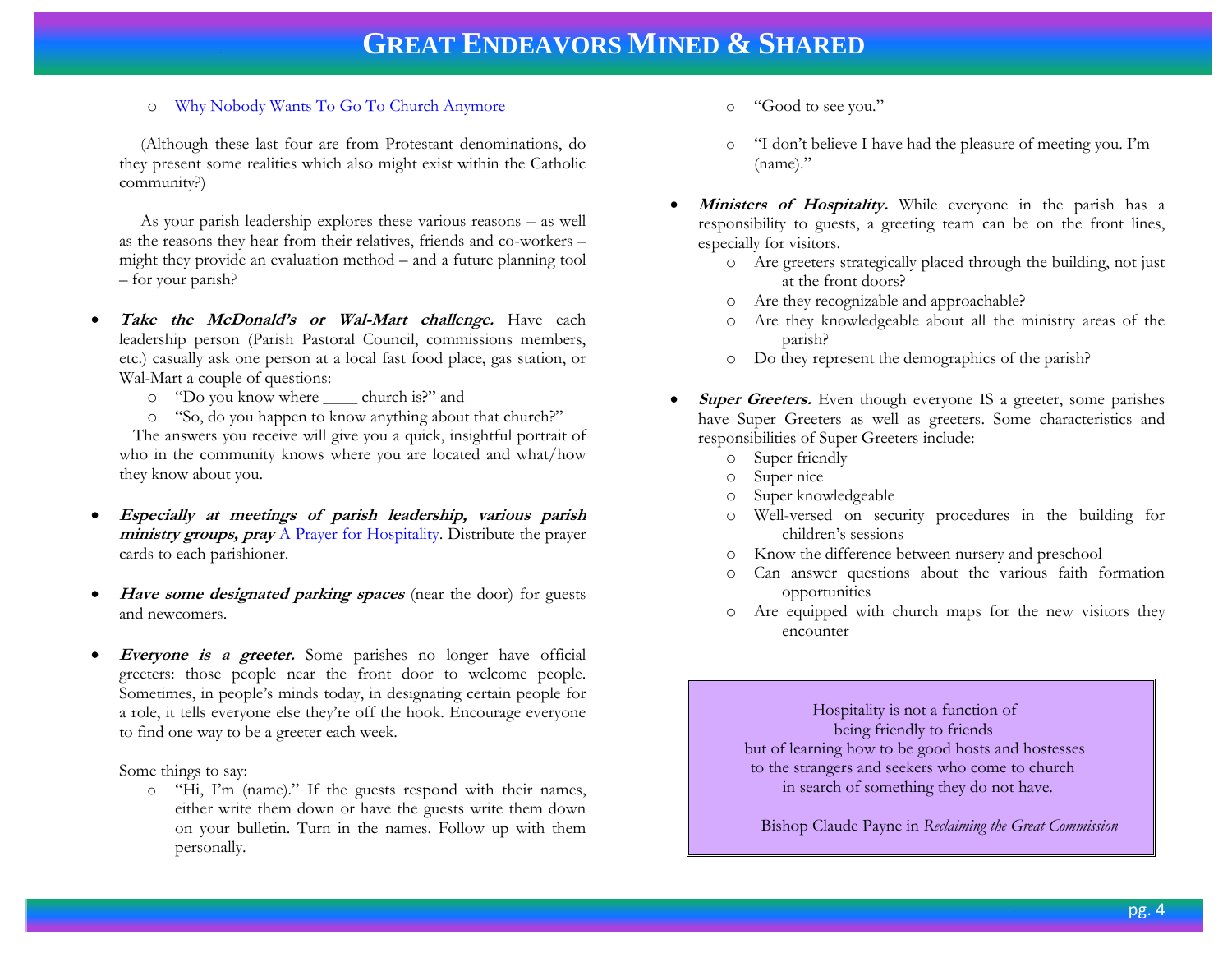• **Afterward Greeters.** The first ten minutes of arriving at our parish may not be the most important for first time visitors. Dr. Charles Arn, a church growth researcher who has questioned over 50,000 church visitors, reminds us in [Second Impressions:](http://www.buildingchurchleaders.com/articles/2002/le-2002-003-30.11.html)

 "First impressions are important to first-time guests at your church, but the half-hour after the service can determine whether they'll come back—and stay. Our research reveals three insights:

- 1. 'Friendliness of the people' is the most important thing newcomers look for.
- 2. 'Friendliness' is based on how many people talk to them.
- 3. The most important time for 'friendly talk' is immediately following the service."

 To facilitate this, Arn and Gary L. McIntosh, in [Leading Ideas: The](http://www.churchleadership.com/leadingideas/leaddocs/2013/130828_article2.html)  [Ten Minute Rule](http://www.churchleadership.com/leadingideas/leaddocs/2013/130828_article2.html) suggest: "After-service Hosts**.** This is a group of four to five people (for a congregation of around two hundred) who are on the lookout for people who seem to be new or who are standing alone. Their job is simply to initiate a conversation, perhaps invite the person to the coffee hour, offer to show him or her around the church facilities, and introduce the person to the pastor. In the overall visitor strategy, after-service hosts can perform a vital function."

- **Follow-Up Communication.** Research also shows that the first twentyfour hours after an initial contact are the most important for follow-up.
	- o Do our pews contain Newcomer/Visitor cards, inviting people to sign if they are interested in more information about the parish? How quickly do we respond to these cards?
	- o Do our websites include a contact form that invites visitors and searchers to share their name and email address?
	- o When newcomers introduce themselves to the pastor and/or greeters, do we have a pen/pad handy, asking them for their name and phone number? (If they don't want to give it, they will
- o politely decline; for many people this is a sign that we care about their presence – if we follow up.)
- o Often, first-time visitors participate in our exciting faith formation events. Do we have methods in place to capture their names, emails and phone numbers – and any of their questions and interests for the future?
- o Can we reach out to visitors and newcomers through emails, texts, phone calls, and home visits to assure people they are welcome, they are valued.
	- One immediate follow-up idea can be found in the comments at [Christian Hospitality -](http://www.ecfvp.org/vestrypapers/christian-hospitality-2/radical-welcome-embracing-the-other/) Radical Welcome: [Embracing the Other:](http://www.ecfvp.org/vestrypapers/christian-hospitality-2/radical-welcome-embracing-the-other/) "One way to extend a welcome beyond Sunday Morning is to get your bakers in the parish to make loves of homemade bread. Freeze them for future use. (My previous parish in New Mexico made jars of Cactus Jelly--really!) Get a team of visitors who are willing to visit unannounced any newcomers as early as Sunday afternoon, but not later than Tuesday. Visitors take a loaf or whatever has been homemade and call on the newcomers to thank them for attending the service. Visitors should be prepared to talk BRIEFLY (3 minutes) about what the congregation means to them and be able to answer or find out the answers to questions the newcomer may have. Leave promptly. Bet you'll see them again in a week or two!"
- o So many variables are in play with first and second time quests that we would not assume that a single follow-up really answered all of their questions or showed them the sincerity and friendliness of parish to really care about them.
- o If searchers and first-time visitors become a fan of your parish's Facebook page, post on their wall, let them know you recognize and appreciate them.
- o Develop a system or data base for keeping track of guests, their contact information, and how often someone from the parish has contacted them.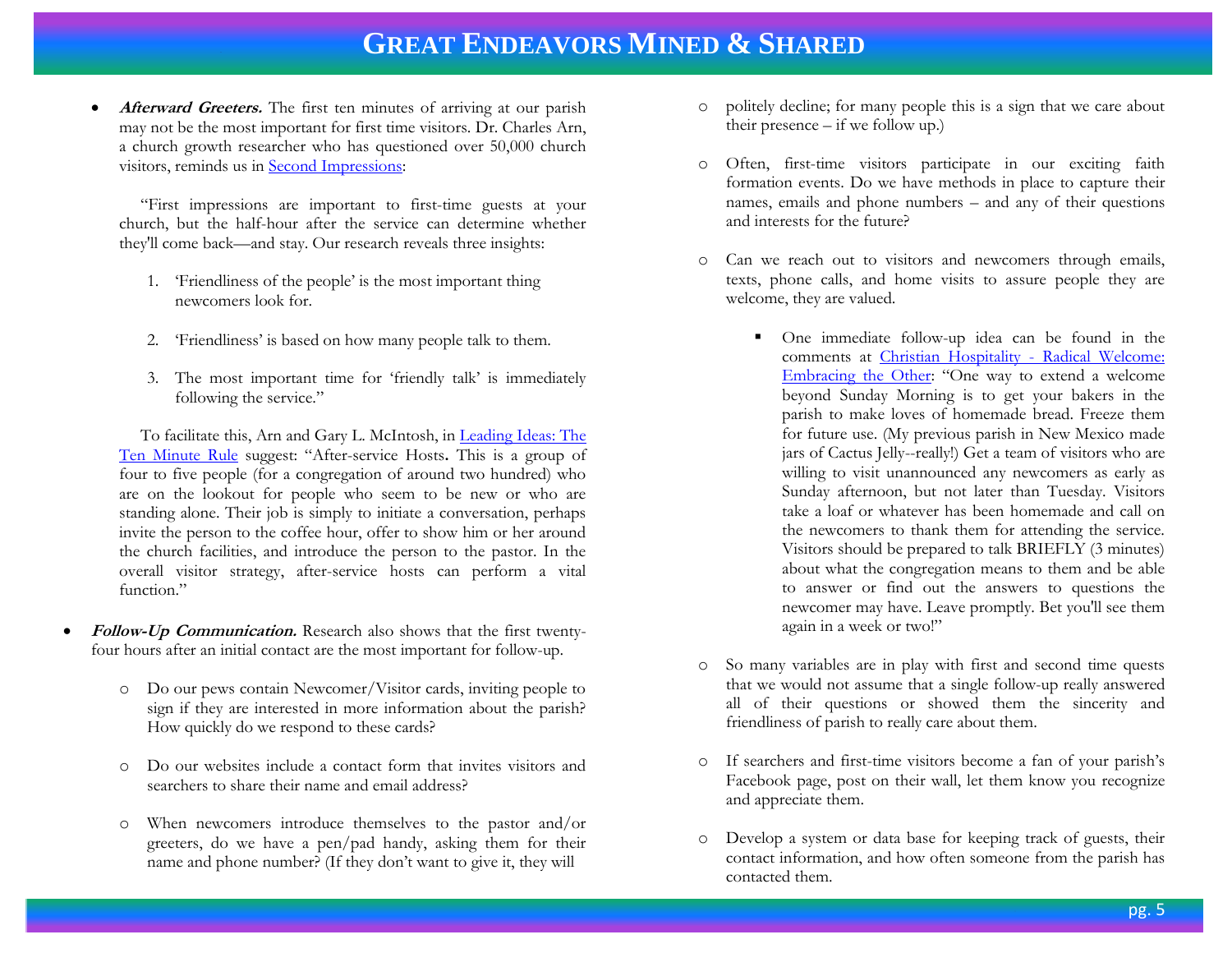- Continually review your parish registration procedures.
	- o Who does the registration: the parish secretary? A member of the parish staff?
	- o What kinds of question are asked: the basic information and facts, or questions that illustrate our interest in them as individuals, such as:
		- $\checkmark$  What are your hopes in joining this parish?
		- $\checkmark$  What activities or ministries were you involved in at your last parish?
		- $\checkmark$  What types of things do you enjoy the most? What makes them enjoyable to you?
		- $\checkmark$  What one or two things have you done that have been very important or significant for you? Why did they energize you?
		- $\checkmark$  What can we do for/with you?
	- o How do we help people feel comfortable and welcomed during the registration process: taking the time that's necessary to listen, offering coffee and a muffin, etc.?
	- o Give a gift with the parish name on it (a custom calendar, magnet, coffee mug, a journal book, a bookmark, a tote bag, etc.). Don't forget gifts for the children: books, Frisbees, etc. Also provide practical tips for the neighborhood such as pizza places, cleaners, auto repair shops.
	- o After registration and perhaps after the new parishioner welcome – ask people their reflections on the beginning days of their membership in the parish. What were the things that helped them to feel welcomed? Were there things that might not have been the best practices of hospitality?
		- This is what I noticed first …..
		- This is what I liked best …
		- This is what I liked least...
		- This is what I'm looking for most in a parish…
- **Provide an information packet for newcomers and guests.** In addition to a letter from the pastor/pastoral staff/Parish Pastoral Council, include:
	- o A general brochure about the mission/vision of the parish
- o A "Meet our Staff" flyer that provides pictures, background information and contact numbers and emails
- o A DVD that highlights ministries, special events and short welcomes from other parishioners
- o Information about faith formation opportunities (for children, youth, and adults)
- o Service and outreach opportunities of the parish
- o The steps on how to receive the parish's blog postings, how to listen to homilies via podcast, how to receive weekly e-newsletters and Facebook notices
- o Suggestions for living faith at home and in the world
- o Perhaps a prayer cube or some unique gift that they will regularly use, thinking of the parish.

For additional ideas, visit [How to Identify and Welcome Visitors](http://www.buildfaith.org/2014/08/15/how-to-identify-and-welcome-visitors-make-welcome-packets/) – [Make Welcome Packets](http://www.buildfaith.org/2014/08/15/how-to-identify-and-welcome-visitors-make-welcome-packets/)

> An old Italian proverb says, "One barrel of wine can produce more miracles than a church full of saints." That's the power of hospitality!

> > - *Timothy Mullner*

Be open to questions, new ways of doing things. Often new parishioners are highly curious. Do we squelch that with some version of: "We have always done it this way?"

David L. Odom, in [In Praise of Questions,](http://www.faithandleadership.com/blog/11-08-2012/praise-questions) reminds us that as continually growing disciples – and parishes – the art of asking and attempting to answer "good questions can help us to: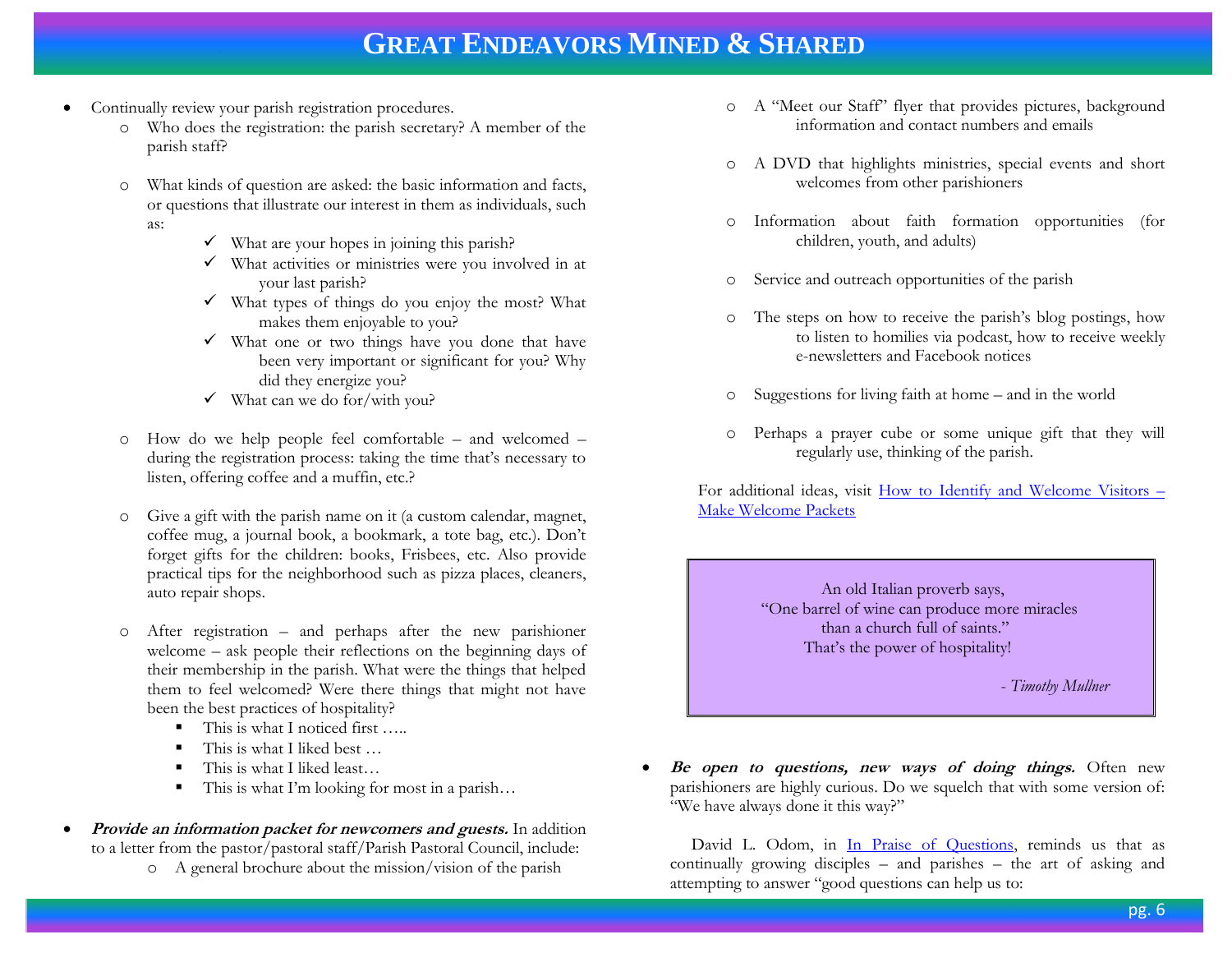- o Keep tradition from lapsing into traditionalism. Asking about a practice or idea doesn't mean the questioner necessarily doubts its value. Talking about why we do what we do and believe what we believe can remind us of its importance and help us to reaffirm our traditions.
- o Make unlikely connections. Once we start inquiring about something, we see how it connects or might connect to other things in ways we didn't notice before. …
- o Re-envision our purpose. When we ask, What's that thing?, we're really asking: What's that thing for? ,,, Through questions we can connect – or discover the disconnect between – our plans and God's purposes."

#### **Host New Parishioner Get-Togethers.**

- o Parish members join the new parishioners: pastoral staff, representatives from the Parish Pastoral Council and invited people from various parish ministries and age groups.
- o Perhaps it's not possible to pre-set these dates; how do you know when you'll have another new-comer group? You don't want to make newcomers wait ten months before a welcome get-together. Schedule these as soon as, often as, there are a number of newcomers.
- o Be sure to include children in this get-together.
- **Begin a companioning/mentor program.** Parishioners can be matched up with newcomers to be "the face of the parish" in their early days, sharing information with them, introducing them to people, inviting them to various parish events.

 One parish has a "Welcome Ministry" which also seconds and expands into an ongoing "Neighborhoods of Care Ministry."

 Hospitality is more than greeters; more than what happens on Sunday morning. In [Three Keys for Welcoming Newcomers at Church,](http://www.buildfaith.org/2014/07/02/three-keys-for-welcoming-newcomers-at-church/) Tim Schenk reminds us of three areas: welcoming, events, and incorporation.

Radical Hospitality. In <u>Are You Humbitious Enough to Lead</u>? Dr. William Taylor describes the culture at a fast-growing software company, Rite-Solutions, headquartered near Newport, Rhode Island.

 He writes: "For example, a "welcome wagon" delivers flowers, a fruit basket, and a greeting card to the family of new employees as a way to signal that life at Rite-Solutions will be different from what they've experienced elsewhere. New employees complete a "birth certificate" before they report for duty, which describes their career, hobbies, pets, interests, nicknames, and other personal stuff. A nifty piece of companydeveloped technology displays the birth certificate whenever an employee interacts by phone or Web with another employee—a quick way to find common ground and start a conversation. At 9:00 AM on the first day of work, each new employee gets a welcome-to-the-company bash, complete with pats on the back, all sorts of wrapped gifts, and a general feeling of good cheer and camaraderie."

- o Does this shed any light on, ideas for, our spirit of welcoming for new parishioners?
- o What about new staff persons, new persons in leadership roles within the parish?
- We're all this together. Often when we think of welcome we talk about what the staff can do; what long-time parishioner can do. As in everything, we're all responsible; we can all take the initiative.

 Peggy Ekerdt writes in the Our Caring Church pamphlet from Abbey Press, "Welcoming All to our Church Community":

 "Some of the responsibility in creating a welcoming community belongs to new members as well. Many years ago, our family moved cross country from New England to a Midwestern city and new church.

 Our beloved New England pastor's parting words to us were: 'Go introduce yourselves to your new pastor.' That introduction opened a door to a church community that certainly shaped and enriched our lives.

 New members need not sit back and wait to be noticed. If anything, they should take the initiative by introducing themselves and offering to get